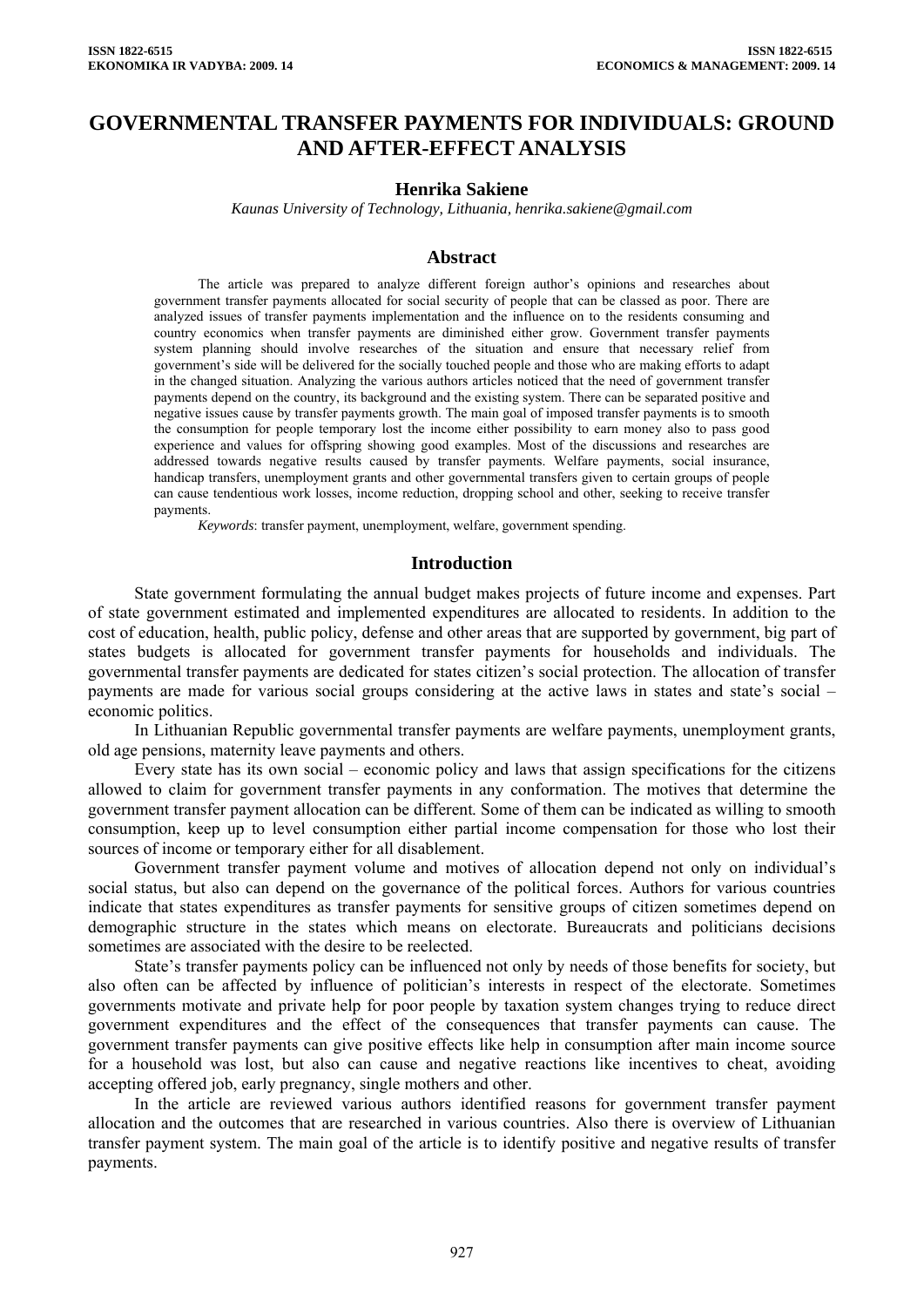## **The Review of Motives for Commitment of Transfer Payments for Individuals**

The part of expenses that face each country's budget is governmental transfer payments to different social groups that are sensitive to country's economy fluctuation. Governmental transfer payments for private people can be called and social protection. All this can be split in to groups (Social Protection in Lithuania, 2007). As the first group can be indicated sickness (temporary inability to work) benefit. Lithuanian statistics department indicates that this group of benefits are paid to persons covered by sickness and maternity social insurance. As the second group are indicated disability, old age and survivors. Every country has their own rules for indicating target groups that can be called old age, requirements for disability can also vary. The third group can be called family and/or children. This group covers maternity and paternity benefits, children benefits and support for families. The fourth group is unemployment expenditures that face every country. This group involve unemployment insurance benefits, training allowance for unemployed, vocational training, consulting and etc. Also as groups can be indicated social housing and social assistance benefits.

There are various opinions about necessity of before listed transfer payments groups. There were made several researches in the world to find out the results of transfer payments impact on GDP and the influence on benefits receiving individuals spending.

To indicate outcomes of transfer payments will be reviewed motives of necessity to appoint transfer payments for various groups of individuals. In this article are reviewed various researches and articles prepared by authors working on the transfer payments fields.

G. Acs and E. Toder (2007) in their article reviewed evidence on the effects of subsidizing work effort of low-income families in the United States. Also they survey effects of subsidizing incomes of the poor, and other considerations, including long-term human capital development of beneficiaries and the well-being of their children (Acs, Toder, 2007).

Transfer payments introduce economic distortions because they must be financed by taxes and labour and/or the return to saving. If transfer payments were universal and were financed by labour income taxes, everyone with earnings above the tax-paying threshold would face a positive marginal tax rate on an additional hour of work (Acs, Toder, 2007).

H. G. Bloemen and E. G. F. Srancanelli (2005) in their article remind that allowing job losers to smooth consumption is one of the motivations for the existence of an unemployment insurance benefit system.

G. Acs and E. Toder (2007) indicate that there can be external benefits from encouraging labour market participation of low-income families. The labour force experience may enable individuals to develop new skills and ultimately increase their income comparing to what they are earning on their current market wage. The authors of article state reasons why unemployment should be subsidised but also why there is a need for low-income people to receive social assistance benefits. The reasons can be not only based by economics but also important for society as an investment in to the future. The example of a working parent in the house may generate a positive image for children and promote for them a work ethic and the motivation to perform better in school. But encouraging low-income people to work, especially single women with children, increases the need for non-parental childcare, with potentially positive or negative consequences (Acs, Toder, 2007).

Professors C. Gamez and A. Ibarra-Yunez (2007) in their article state that transfer payments as governmental aid to various groups of individuals can be given to assure the volume of the voters whose support politicians are expecting. The assumptions that voters are very naive, incapable of learning and prone to systematic mistakes in expectations were subject of severe criticism from the standpoint of rational expectations. Hence, this produced the second wave of the political business theory, the so-called rational approach.

J. R. Clark and D. R. Lee (2008) include not only economical but and political aspects into governmental transfer system. They state that first, while most people see market outcomes resulting from competition between different people and interests, they tend to see political outcomes as resulting from people (voters, politicians, and government employees) putting their private interests largely to one side to achieve some common social objective, such as helping the poor. Second, they believe that while there is political competition, it is a much fairer form of competition since the political currency - votes - is far more equally distributed than market currency (Clark, Lee, 2008).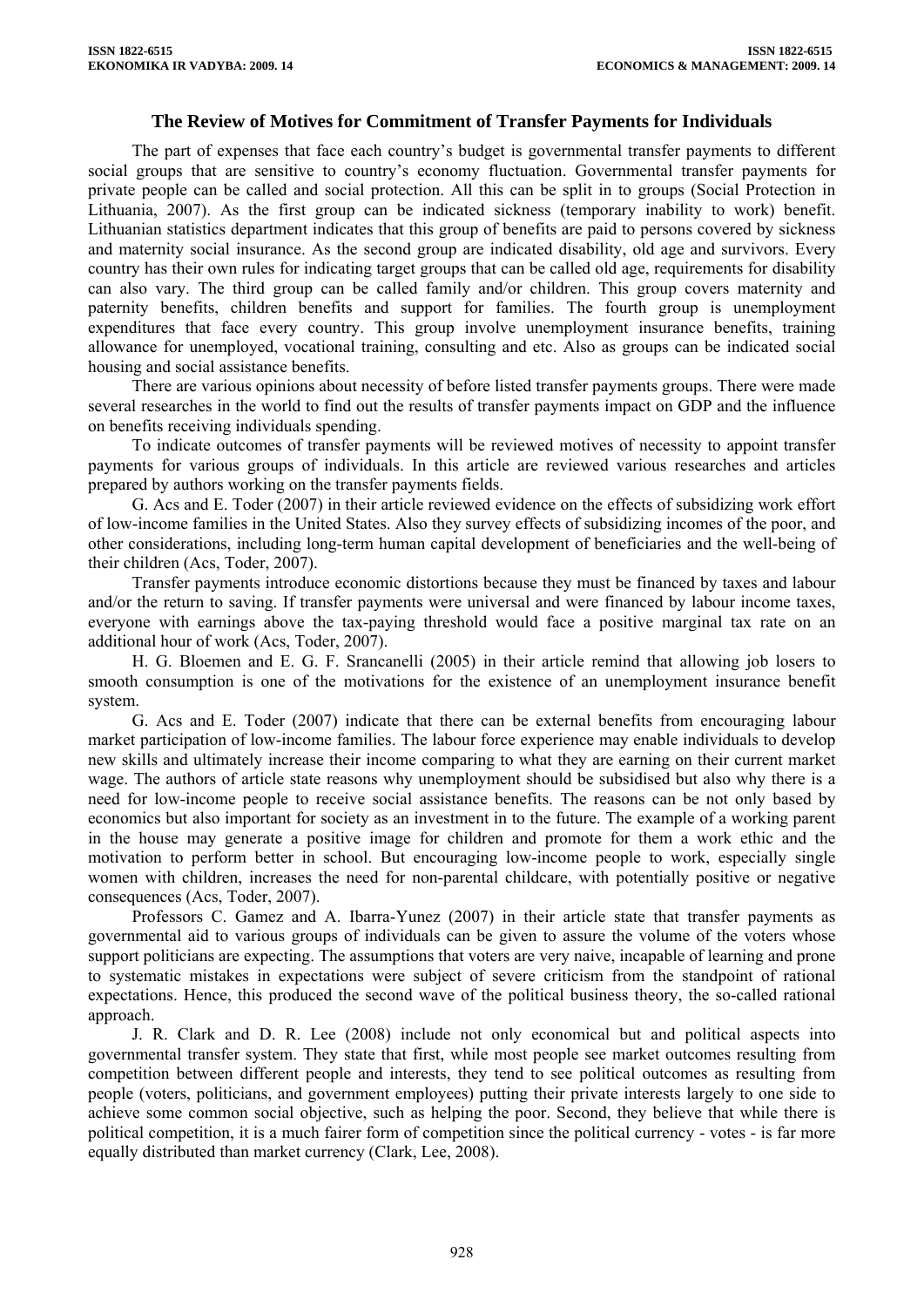A. P. Weinbach and R. J. Paul (2008) state that transfer payments are intended for spending on the goods like food, shelter, and medication.

M. Hanratty and E. Trzcinski (2008) in their article are introducing the impact of transfer payments for maternity, the unpaid job protected leave and returns to work after period is ended. The possibility to return to previous work place and social payments for various periods after child is born gives mothers possibility to take care of the family and choose the period when they are ready to take their job back. The length of period when woman's work place is secure depends on the country policy. The transfer payments also depend on the country and it economy also on demographic policy in the country.

## **The Transfer Payments After-effect Analysis**

The variety of reasons why transfer payments are committed to various groups of people reflect by different results and after-effect. It is possible to split transfer payments effect into the positive and negative impacts.

First of all transfer payments have an effect towards GDP. The impact was analyzed by various authors Christian E. Weber (2000), L. Gallaway and R. Vedder (2002) were researching economy of United States and stated that results of increases of transfer payments in different periods were not identical. For instance Christian E. Weber noticed that reduction of governmental purchases and increase of transfer payments by 7 percent of GNP in period from 1967 to 1972 started the state's growth slowdown. Ch. E. Weber (2000) in his article concludes that to have maximum impact on growth in state should be increased government purchases that can be done only by decreases in transfer payments and not by increases in tax rates. Over the interval 1976-1987, when the increase in transfers slowed markedly, the rate of growth in real per capita GDP accelerated to 2,44 percent a year (Gallaway, Vedder, 2002). That means there are some deadweight losses between transfer payments and economy growth that is expressed like GDP.

The transfer payments are not efficient as the government purchases for the economics growth and the growth of GDP.

There were noticed by J. R. Clark and Dwight. R. Lee (2008) that the private charity amount fell when governmental welfare expenditures rise. This fact is important for government making decisions about changes in transfer payments system and governmental purchases.

The analysis of researches and articles prepared by scientists of various countries gives impression, that there are more negative outcomes of the transfer payments then positive.

As positive points can be highlighted smoothening consumption for temporary loss of income. The Unemployment Insurance program is designed to provide temporary income support to involuntarily unemployed individuals while they search for work (Klepinger, Johnson, Hoesch, 2002).

J. R. Clark and D. R. Lee (2008) state that the most important examples of transfers involve public housing, medical care, education, energy and food stamps. They note that part of all government transfers to the poor is in-kind transfers. The authors mark that cash is worth more to the recipients because it gives them more freedom to choose what they value most and at the same time government can notice that some people can not be trusted to spend money wisely. This argument is also proved by Andrew P. Weinbach and Rodney J. Paul (2008) in their researches.

J. R. Clark, D. R. Lee (2008) in their article identify the goal to help the poor as much as possible should include possibility fostering in recipients a sense of some responsibility giving far more cash than they are given now.

M. Hanratty and E. Trzcinski (2008) researched the paid leave impact on women with children and the unemployment. The authors worked on statistics when woman come back to their previous work places and how they react at possibility to save the work place. Researchers noticed that the gains of the paid leave expansions that increased resources to women with children were not distributed equally. Whether measured in terms of maternal time at home or transfer payments, the increase was larger for women from more advantaged socioeconomic groups, as defined by education, non-wage income, and marital status (Hanratty, Trzcinski, 2008).

In the article M. Hanratty and E. Trzinski (2008) explored whether paid leave expansions affected maternal employment in the year after leave expired and if it adjust changes in employment rates for women with a youngest child age one relative to women with a youngest child age three to four. There were made presumption that paid leave should decrease returns to work while mother is eligible for receiving the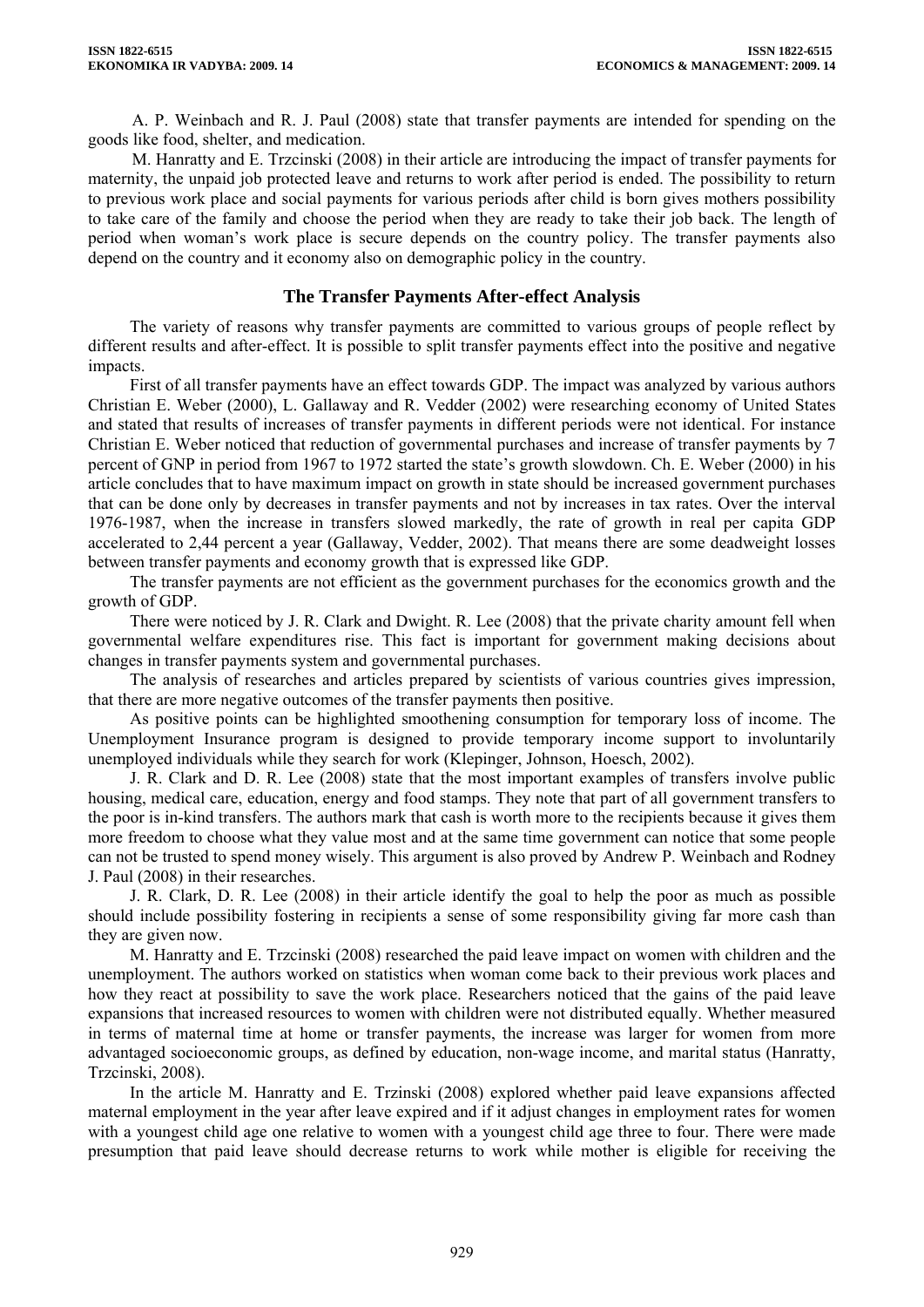transfer payment and also that can give impact on returns to work after leave grants expires. The reason for this can be reduction of professional skills and preferences for work.

Authors G. Acs and E. Toder (2007) in their article state that working parents spending more time with their children can provide examples how to be hard working, patriotic and get better skills while studying. The research made by M. Hanratty and E. Trzinski (2008) showed that the relative employment rate increases for women with children age one were larger for women with some college degree than for women with a high school degree or less, while there was not a significant difference between two-parent and singleparent families. This is consistent with the findings from the return to work analysis that suggested that the expansion in paid leave did not reduce returns to work once paid leave expired, and that groups that made greatest use of the paid leave expansions did experience long run decreases in returns to work (Hanratty, Trzcinski, 2008).

J. R. Clark, Dwight. R. Lee (2008) noticed that there can be a plausible explanation that government transfers, particularly to single women with children, have reduced the sense of responsibility to marry and support their offspring with productive activity that social norms have traditionally imposed on men.

The same authors submit a connection between government transfers to the poor and crime. This connection is more corrosive over the long run. The explanation of this can be given through studies that find that males raised without their biological fathers are seven times more likely to go to prison than those raised in stable families that include their biological fathers (Clark, Lee, 2008). The authors notice that the effect of welfare transfers on inequality does not solve the problems and sometimes are just overstated the ability to reduce lifetime income inequality.

Governmental welfare transfers should be helping for temporary extreme privation but not stimulate the abuse of welfare programs.

Andrew P. Weinbach and Rodney J. Paul (2008) published an article where is introduced research proving connection between weekly lottery sales in United States and the distribution of government transfer payments such as welfare, social security, disability and others. According to authors the marginal propensity to consume out of current income may be much higher when borrowing to smooth consumption is very costly. A significant portion of the recipients of transfer payments in the United States economy is likely to be liquidity-constrained due to relatively low current earnings, possibly poor credit history because of past financial hardships, or lack of ready access to traditional credit markets (Weinback, Paul, 2008). There was noticed that during the weeks when welfare payments, social security and disability payments are received by transfer recipients there appears significant increase in gambling activities. This means that a part of the transfers are spent for gambling.

M. Stephens (2003) done the Consumer Expenditure Survey where he indicated that instantaneous consumption and entertainment expenditures increase on the day of transfer payment check distribution.

J. R. Clark, Dwight. R. Lee (2008) in the article analyzed the transfer payments receiver's behaviour. There was stated that recipients of government transfers eventually are ending up substituting publicly provided income for private income. This can be short-term effects to get financing from government. According to authors some people can make choices that reduce their immediate or near-term earnings, for instance refusing a job, getting pregnant or dropping out of school, to receive opportunity offered by government transfers. The temptations to take available transfers are hard to resist. The long-term effects of being on welfare can reduce earned income below what it would be otherwise (Clark, Lee, 2008).

W. T. Waller (1987) identifies transfer programs as welfare programs and states that the vast majority of transfer payments are not associated with income maintenance. The author noticed that most of Americans associate transfer payments with possibility of cheating and so do not trust such a way of help providing to those who demand that kind of help.

The transfer payments such as unemployment benefit effects the wage level in high labour demand areas. The unemployment insured people refuse to work for fixed legal minimum or a bit higher then minimum wages and chose to stay unemployment insured for longer period until they use all the possible grants and scholarships for learning new specialities (Sakiene, 2007).

It is true that many people who receive government transfers for the poor do so only temporarily and are not deterred from choices that increase their income-earning potential. But once someone begins receiving transfers predicated on being poor, he or she is faced with incentives that increase the chances of remaining poor. (Clark, Lee, 2008).

G. Acs and E. Toder (2007) state that transfer payments force economic distortions because they are financed by taxes on labour. If they were universal and were financed by labour income taxes, everyone with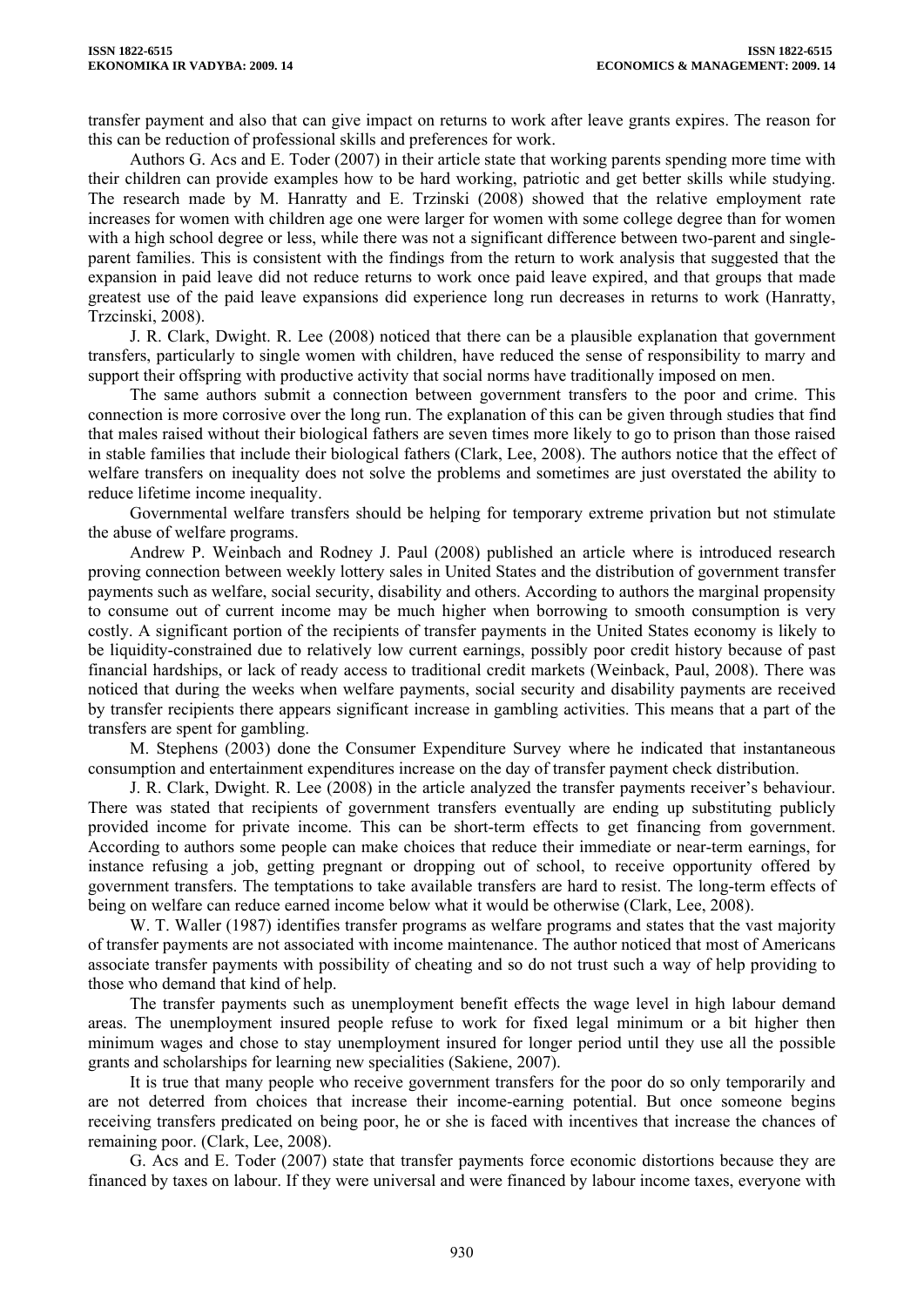earnings above the tax-paying threshold would face a positive marginal tax rate on an additional hour of work. Limiting transfers to low earners only, by reducing them as earnings rise, reduces their budgetary cost and thereby lowers marginal rates on high earners, but at the cost of subjecting beneficiaries to very high marginal rates as their benefits phase-out with higher earnings (Acs, Toder, 2007). The goal of government is to design tax system that minimizes efficiency loss in work incentives or any distortions giving transfer payments to the poor.

### **The Transfer Payment System in Lithuania**

Department of Statistics to the Government of the Republic of Lithuania gives detailed statistics about social protection in Lithuania and all the possible data about changes in the country. There is done analysis of statistic data according to the report supplied by before mentioned department. Lithuanian transfer payments are paid by the list of following risks or needs. There are listed groups of social protection such as sickness and  $\overline{\phantom{x}}$  or health care, disability, old age, survivorship, family and  $\overline{\phantom{x}}$  or children, unemployment, housing and social exclusions not classified elsewhere that needed transfer payments.

There are overviewed not all possible groups of transfer payments statistics in this article. The most of the attention is placed on the data that show intention of growth during period from 2004 up to 2007. During this period the Lithuanian economics was booming and all the main indicators of the level of living like GDP, consumer price indices, average monthly earnings in whole economy, minimum monthly earnings, basic pensions and old age pensions were growing consequent. The unemployment rate during this period also was declining and dropped up to 2.9 percent during 2006 06 (www.ldb.lt).

Although the general economic indicators changes were positive, the total amount of government transfer payments in litas did not unmitigated.

Analyzing statistics of various groups of transfer payments can be noticed growth of expenditures. For instance during 2007 expenditures for sickness and / or health care increased by 24 percent comparing to previous year. In the Table 1 can be seen the growth of the paid sickness days and the expenditures on health care and support in the case of sickness.

|                                                                         | 2004   | 2005   | 2006   | 2007   |
|-------------------------------------------------------------------------|--------|--------|--------|--------|
| Sickness (temporary inability to work)<br>benefit                       |        |        |        |        |
| Number of cases, thousand                                               | 585,9  | 636.5  | 663,0  | 772,8  |
| Number of days, thousand                                                | 5749,6 | 7290,8 | 7757,5 | 9088,8 |
| Paid sick leave, LTL thousand                                           | 276141 | 331693 | 421568 | 641454 |
| Sickness benefit paid from State Social<br>Insurance Fund, LTL thousand | 234849 | 283270 | 352414 | 503326 |

**Table 1.** Number of paid sickness days and the expenditure on health care and support in the case of sickness in Lithuania (Social Protection in Lithuania, 2007)

During period of 2004-2007 life births quantity in Lithuania was growing but not as sharp as expenditures as support for families. Expenditures as government transfer payments for maternity / paternity for period until child will become one year age during 2007 increased by 69 percent and was equal 277.7 million LTL. This increase was caused by enlarged maternity / paternity leave grant. It was changed from 70 percent up to 85 percent of work income from  $1<sup>st</sup>$  of January, 2007 and from  $1<sup>st</sup>$  of July, 2007 payments were changed into 100 percent of compensated previous work income until child is 6 months old and 85 percent until one year old. The increase of the births and expenditures can be seen in Table 2.

**Table 2.** Support for families in Lithuania (Social Protection in Lithuania, 2007)

|                                            | 2004   | 2005   | 2006   | 2007   |
|--------------------------------------------|--------|--------|--------|--------|
| Live births, thousand                      | 30,4   | 30.5   | 31,3   | 32,3   |
| Income maintenance benefit in the event of | 66826  | 75163  | 104820 | 159900 |
| childbirth, LTL thousand                   |        |        |        |        |
| Birth grant, LTL thousand                  | 22299  | 28521  | 29732  | 30896  |
| Parental leave benefit, LTL thousand       | 112522 | 135681 | 164179 | 284361 |
| Family and child allowance, LTL thousand   | 149721 | 260732 | 253328 | 283570 |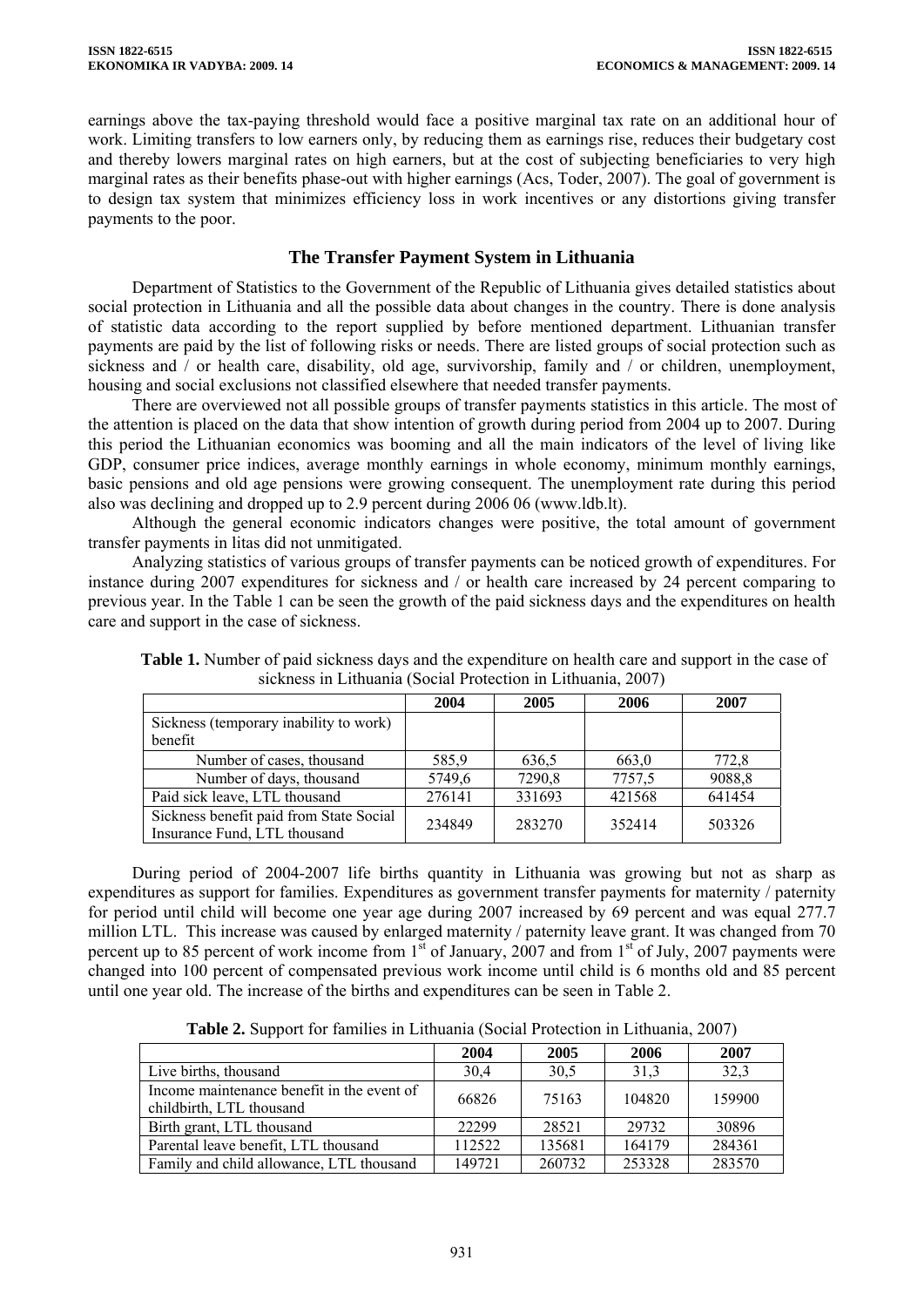After there were changed calculation methods of unemployment grant in 2005, average value of unemployment grant grown from 328 LTL in 2005 up to 463 LTL in 2007. Total expenditures for unemployment insurance during 2007 increased by 23.8 million LTL (32%) and was equal to 98.6 million LTL. Expenditures for unemployment insurance 2007 raise 1.7 times comparing to 2005.

|                                                                        | 2004  | 2005  | 2006  | 2007  |  |  |
|------------------------------------------------------------------------|-------|-------|-------|-------|--|--|
| Unemployment rate, Labour Force Survey<br>data, percent                | 11,4  | 8.3   | 5,6   | 4,3   |  |  |
| Unemployed receiving unemployment<br>insurance benefit, thousand       | 14,9  | 15,4  | 15.5  | 18,0  |  |  |
| Full unemployment benefit, LTL thousand                                | 31454 | 58385 | 74791 | 98592 |  |  |
| Vocational training allowance, LTL thousand                            | 8309  | 8224  | 11293 | 31771 |  |  |
| Early retirement benefit due to labour market<br>reasons, LTL thousand | 26734 | 65782 | 69123 | 81196 |  |  |

**Table 3.** Statistics on unemployment and unemployment expenditure in Lithuania (Social Protection in Lithuania, 2007)

As it can be seen from Table 3, the fastest growth of expenditures is for vocational training allowance which increased by 2.8 times. Although unemployment rate is declining, the expenditures for unemployment insurance benefits are growing. Because unemployment insurance benefits are paid for new unemployed people can be stated that during period of 2004 – 2007 quantity of new unemployed is growing while whole unemployment rate is shrinking.

### **Conclusion**

There was made a review of various author's researches in government transfer payments field. First of all were laid opinions and remarks about the grounds and motives that induce government to assign transfer payments for various groups of people. Such reasons mainly are smoothing consumption after loosing work, developing new skills in labour market. Some authors also indentify willing to assure the volume of the voters as a motive to nominate government transfer payments.

It can be stated that according to economical and political aspects transfer payments can be a supplementary tool in achieving results in social protection policy and pleasing potential voters. The expenses made as transfer payments by government come back not so efficiently as purchases of government for goods and services.

The positive point of transfer payments is support to involuntarily unemployed individuals while they are searching for work, possibility for mothers to receive paid maternity leave to be able to take care of the children until certain age.

Welfare programs for poor not always give positive return. There were noticed that for some groups of transfer payments recipients is better to supply in-kind transfers, because they are not capable to use cash wisely. The prove of that is research made by A. P. Weinbach and R. J. Paul (2008) where was identified reliance between transfer payments and lottery purchases in United States.

The negative outcomes of transfer payments can be noticed in nearly every group of recipients. Transfer payments can cause spread of single mothers which can cause even greater subsequence like crime increase. Some poor try to abuse welfare programs substituting publicly provided income for private income.

Unemployment insurance benefits, housing benefits, welfare transfers and others provoke attempts to use possibility gain from the transfer programs which makes society feel quite negative towards government transfer payment system.

Reviewing situation in Lithuanian Republic was noticed that although state's economy was growing, there are still a lot of instances when citizen are using government transfer payments for their consumption increase. During period 2004 – 2007 total amount of money paid as transfer payments in Lithuania was growing more then main economy indicators although state's economy was booming.